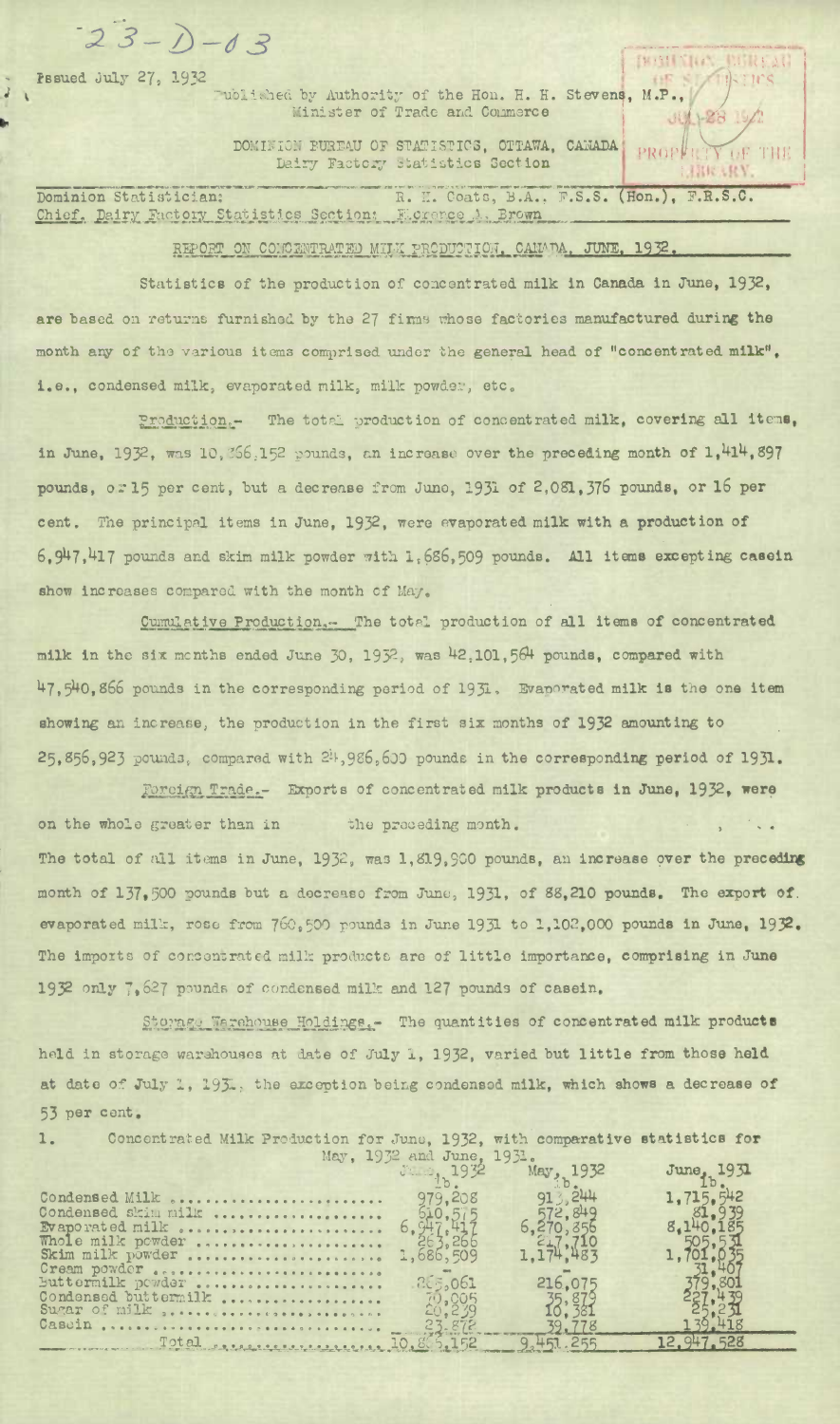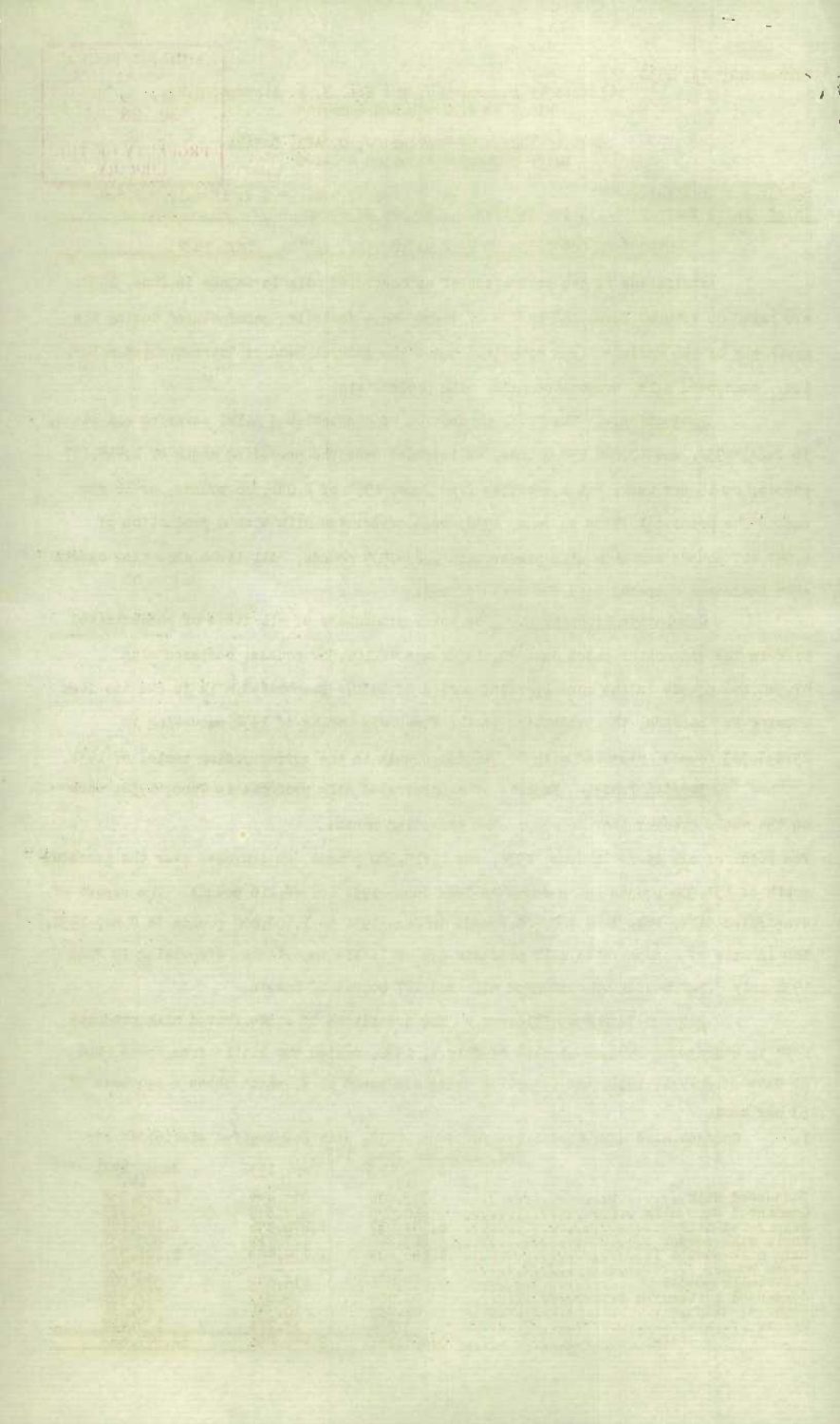Cumulative Production of Concentrated Milk for the six months ended June 30, 1932, with comparative statistics for the six months ended June 30, 1931.

|                                                                                                                                                                                                         | 1932<br>1 <sub>b</sub>                                                                                              | 1931<br>1 <sub>b</sub>                                                                                                            |
|---------------------------------------------------------------------------------------------------------------------------------------------------------------------------------------------------------|---------------------------------------------------------------------------------------------------------------------|-----------------------------------------------------------------------------------------------------------------------------------|
| Condensed Milk<br>Condensed skim milk<br>Evaporated Milk<br>Evaporated skim milk<br>Whole milk powder<br>Skim milk powder<br>Cream powder<br>Buttermilk powder<br>Condensed buttermilk<br>Sugar of milk | 5,628,027<br>2.519.534<br>25, 856, 923<br>574,069<br>6,081,165<br>10.074<br>995.365<br>187.983<br>38,445<br>109,979 | 8,090,680<br>2,022,827<br>24,986,600<br>265,109<br>1,659,669<br>7.833.531<br>37.849<br>1,104,414<br>834.394<br>104,027<br>601.766 |
| Total                                                                                                                                                                                                   | 42,101,564                                                                                                          | 47.540.866                                                                                                                        |

Production by Months of the Three Principal Items, viz., Condensed Milk,  $\overline{3}$ . Evaporated Milk, and Skim Milk Powder, for the period January to June, 1932,

|          | Condensed Milk | Evaporated Milk | Skim Milk Powder |
|----------|----------------|-----------------|------------------|
|          | 1 <sub>b</sub> | 1 <sub>b</sub>  | 1 <sub>b</sub>   |
| Jamary   | 736,106        | 1,853,568       | 665,603          |
| February | 852, 613       | 2,199,603       | 687,060          |
| March    | 1,045,080      | 3,713,740       | 792.209          |
| April    | 1,101,776      | 15.872, 139     | 1,075,301        |
| May      | 913,244        | 6,270,856       | 1,174,483        |
| June     | 979,208        | 6, 947, 417     | 1,686,509        |

## 4. Imports and Exports of Concentrated Milk Products June, 1932 with Comparative Statistics for May, 1932 and June,  $1931. 1/$

|                                                            | Quantity Imported              |                                   | Quantity Exported         |                                           |                                           |                                     |
|------------------------------------------------------------|--------------------------------|-----------------------------------|---------------------------|-------------------------------------------|-------------------------------------------|-------------------------------------|
|                                                            | June<br>1932<br>1 <sub>b</sub> | May<br>1932<br>1 <sub>b</sub>     | June<br>1931<br>$1b$ .    | June<br>1932<br>1 <sub>b</sub>            | May<br>1932<br>1 <sub>b<sub>n</sub></sub> | June<br>1931<br>1 <sub>b</sub>      |
| Condensed Milk<br>Evapor ted Milk<br>Milk Powder<br>Casein | 7.627<br>ant.<br>127           | 7.015<br>$\alpha$<br>9.829<br>250 | 7.726<br>22,067<br>13.593 | 521,000<br>1,102,000<br>163,300<br>33,600 | 451,200<br>982,900<br>248, 300<br>$\sim$  | 811,200<br>760,500<br>336,400<br>10 |

*5.* Concentrated Milk Products in Cold Storage Warehouses, July 1, 132 with Comparative Statistics for June, 1932 and July 1, 1931. 2/

|                                                                                                                              | July 1, 1932                                                                     | June 1, 1932                                                                  | July 1, 1931                                        |
|------------------------------------------------------------------------------------------------------------------------------|----------------------------------------------------------------------------------|-------------------------------------------------------------------------------|-----------------------------------------------------|
|                                                                                                                              | 1 <sub>b</sub>                                                                   | $1b$ .                                                                        | 1 <sub>b</sub>                                      |
| Condensed Milk<br>Condensed Skim Milk.<br>Evaporated Milk<br>Whole Milk Powder<br>Skim Milk Powder<br>Cream Powder<br>Casein | 834,621<br>302,013<br>11,857,934<br>1,066,752<br>2,298,405<br>22, 235<br>332,689 | 952, 311<br>.96,434<br>7.893.743<br>871,198<br>2,039,052<br>26,676<br>340.552 | 1,773,831<br>11, 517, 552<br>1,368,932<br>2,856,648 |

1/ External Trade Report - "Imports and Exports of Milk and its Products and Eggs",

2/ Agricultural. Branh - "Cold Storage Holdings in Canada".

 $2.$